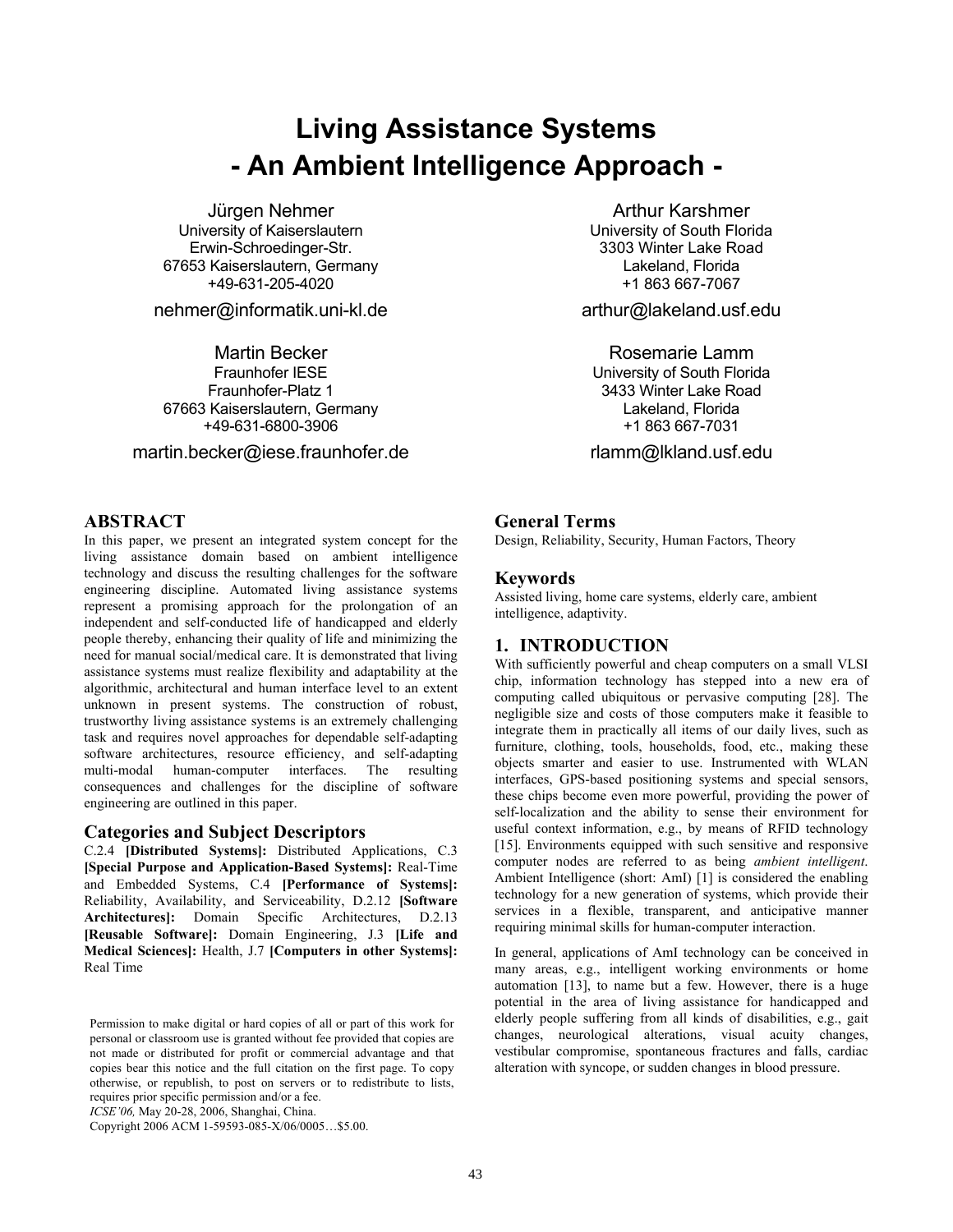The ongoing aging process that is noticeable in all industrialized societies, especially in North America and Europe, has raised serious problems with the growing share of handicapped and elderly people being unable to conduct their normal lives at home, thereby becoming more and more isolated from family, friends, and public life. Governmental bodies such as hospitals, healthcare institutions, and social care institutions have expressed their concern about this development, which

- (i) creates enormous costs for the public and the individuals, caused by the need for intensive care in elderly people care homes, and
- (ii) dramatically decreases the quality of life of elderly people with the morbidity, which results in limitations to activities of everyday life:

In the last few years, ambient intelligence technology has been recognized as a promising approach to tackle the aforementioned problems. Unfortunately, engineering such systems is a nontrivial task, and convincing solutions are still missing. The purpose of this paper is twofold: (i) to propose an integrated system approach for living assistance systems based on ambient intelligence technology and (ii) to identify challenging research topics for the software engineering community.

The paper is structured as follows. In chapter 2, we will provide a classification scheme for these systems. An important class of living assistance systems are home care systems that provide support for handicapped and elderly people within their own homes. These systems are considered in more detail in chapter 3. Chapter 4 starts with a short overview of the main characteristics of ambient intelligence systems, followed by a description of a home care system based on this approach. Chapter 4 concludes with an examination of outdoor living assistance systems based on ambient intelligence technology. Chapter 5 discusses the impact of living assistance systems on the software engineering discipline and lists the most challenging open research topics to be solved in order to build and operate trustworthy, dependable and robust systems. Chapter 6 gives a short overview of related projects. Chapter 7 summarizes the most significant results of our discussions.

# **2. LIVING ASSISTANCE CLASSIFICATION**

The potential range of support systems belonging to the living assistance domain is huge. The matrix in Fig. 1 is an attempt to structure this domain into stereotypical subdomains:



**Fig. 1. A Classification Scheme for the Living Assistance Domain** 

It is worthwhile distinguishing between indoor and outdoor living assistance. Systems for indoor living assistance work in a well defined locality scope: in apartments, homes, cars, hospitals, and elderly care homes. Indoor living assistance systems can be built upon a well-known hardware/software installation in the location, thereby providing a stabile environment.

Outdoor living assistance systems support persons during activities outside their homes: while shopping, traveling, and during other social activities. These systems are faced with highly unstable environmental conditions such as availability of wireless communication, accessability of network services, and context information acquired via sensors, which adds another level of complexity and uncertainty to those systems. Also challenging for outdoor systems are elders who cannot walk and/or coordinate their physical activites in order to participate in activities outside their homes, travel, and interact in social activites.

Another useful classification dimension is the type of service provided. According to Fig. 1, we distinguish between three types of services:

- (a) Emergency treatment
- (b) Autonomy enhancement
- (c) Comfort

We consider emergency treatment to be the kernel of any living assistance system. It aims at the early prediction of and recovery from critical conditions that might result in an emergency situation and the safe detection and alert propagation of emergency situations. Examples of emergency situations are sudden falls, heard attacks, strokes, panics, etc.

Autonomy enhancement services are the term we use to denote all services that make it possible to abandon previous manual care given by medical and social care personnel or relatives, and replace it by appropriate system support. An example of this type of service is a cooking assistance system for people with visual defects. The appropriate instrumentation of a stove may enable those persons to cook safely without the need for assistance by social care workers.

Comfort services cover all areas that do not fall into the categories (a) and (b) above. Examples of comfort services are social contact assistance, infotainment assistance, logistic assistance, etc. It is clear from the discussion that comfort services do not have the same importance and social impact as the other two categories, although there might be a huge market for those systems.

# **3. AN EXAMPLE: HOME CARE SYSTEMS**

Living assistance systems focusing on the support of handicapped and elderly people in their own homes are called home care systems.

Due to the phenomenon of the aging societies in the western hemisphere, home care for handicapped and elderly people creates continuously growing social and financial burdens.

Some figures from Europe [24] and the United States demonstrate this dramatic development [4]. According to estimates in 2003 [10], the number of people in Germany who are older than 70 will increase from 10% at present to 18% by the year 2040. About 1.5 million Germans currently spend their life in elderly care homes. This number will double by 2020. Italy presently has the largest proportion of individuals over 65, representing 18% of the population, with the average age of the total population being 40.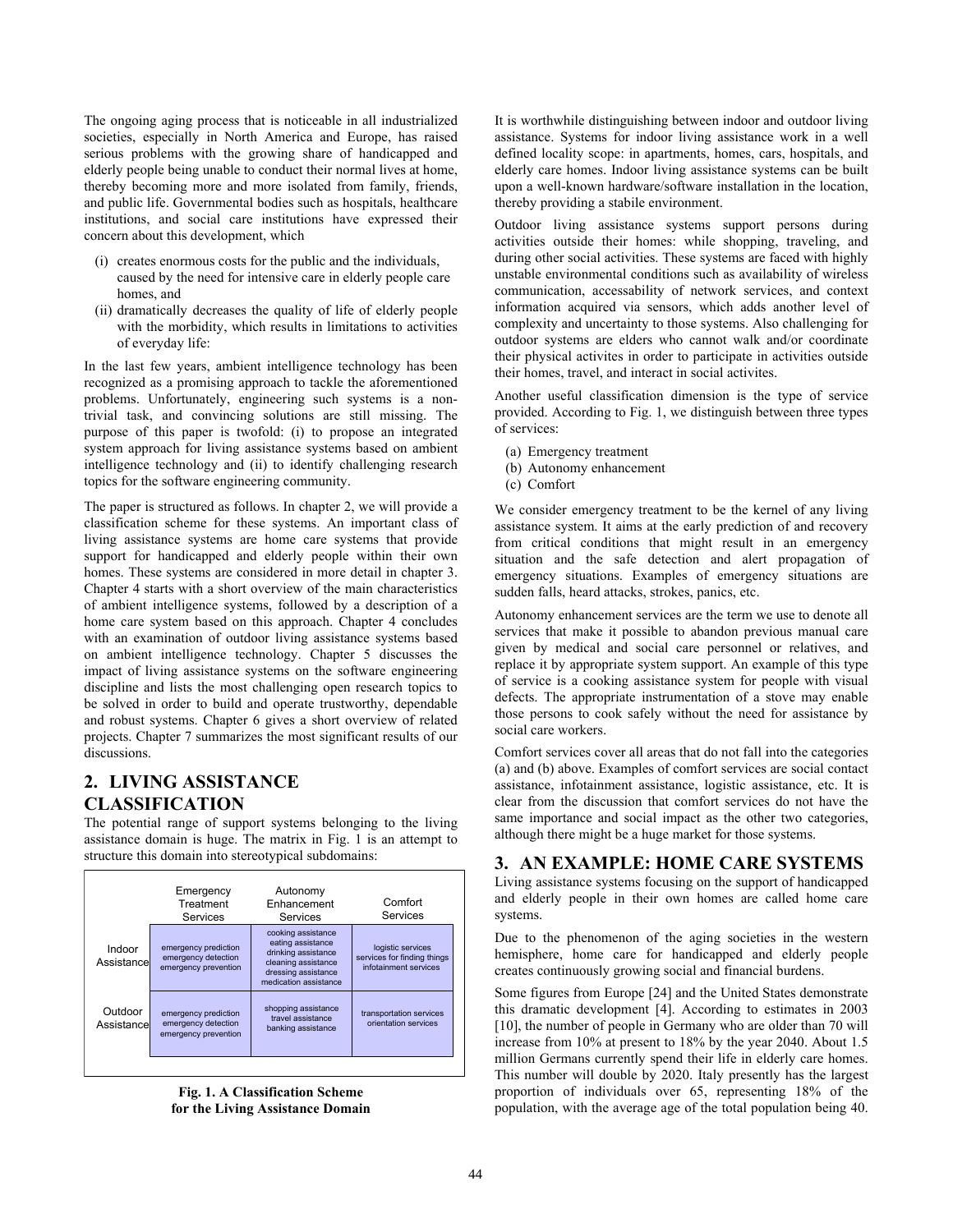The United States remains at a rate of 13% senior citizens because of the demographic variables of immigration and increased fertility rates. In the United States, the population in institutionalized elderly care homes is 3-4% with community services providing for "aging in place". This number will double by 2020 as the "baby-boom" generation begins aging.

Life expectancy has dramatically increased in Europe and the western hemisphere, with the average age being 78.

Elderly people have a high risk of suffering from typical high age diseases such as: (a) hypertension, (b) stroke, (c) heart disease, (d) cancer, (e) Parkinson's disease, (f) dementia including Alzheimer's, (g) multiple sclerosis, and (h) osteoporosis. It is also noteworthy that 50% of all injuries occur to elders in their homes. In the population of individuals between ages 65-74, 25% report one fall. This is also related to decreased physical abilities [12]. It is also critical that society be aware that 40% of people over 70 years of age have chronic illnesses with resulting activity limitations. Acute health events for individuals over 65 increase to 1 per year [4, p. 95-96].

The costs of providing care for this population increases with a decreasing age-dependency ratio defined by the number of working individuals divided by the number of handicapped people of a country. This ratio will dramatically approach 1 in the next 10 to 20 years.

It is obvious from the above figures that society has to react to this dramatic process. Therefore, innovative solutions for living assistance systems must be envisioned in order to cope with this development. Automated home care systems based on ambient intelligence technology are a promising approach. They aim at the prolongation of a self-conducted life of assisted persons in their own homes, reducing the dependency on intensive personal care to a minimum and thereby increasing the quality of life for the affected group while substantially decreasing the costs for society.

According to the classification scheme given in the previous chapter, home care system services include emergency treatment, autonomy enhancement services, and comfort services in general. Although all three service categories are desirable, emergency treatment is mandatory in any living assistance system. The following more detailed discussion will focus on emergency treatment as an example, since it puts extreme burdens on the robustness, accuracy, dependability, and adaptivity of home care assistance systems.

The ultimate goals of any emergency treatment system must be

- (a) *high recall* in detecting every real emergency immediately
- (b) *high precision*, to prevent invalid emergency detections and alerts as a consequence of misinterpretations.

Requirement (a) is mandatory to provide a trustworthy service quality to the affected persons in case of emergency situations that should be much safer than anything else they experienced before. Requirement (b) is essential for economical reasons, since invalid emergency alerts may unacceptably increase care costs and decrease trustworthiness. It is highly desirable to extend a pure emergency detection service by an emergency prediction service, which attempts to recognize a critical health condition before it escalates into an emergency. As a reaction to the detection of such critical situations, the service may assist the

person in preventing the emergency, e.g., by suggesting appropriate medication.



**Fig. 2. A Human Disability Model** 

The realization of such a high quality emergency treatment service requires a sound disability model of the assisted people which has a precise notion for critical situations and emergency cases. Such a model must allow personalizing the service, i.e. customizing it by taking into account the existing disabilities of a person. The idea of a disability model is illustrated in Figure 2.

The figure shows three horizontal lines: (a) defines a fictive perfect health condition of a human without any disabilities, (b) defines a particular person's best possible health condition regarding existing disabilities, and (c) defines the borderline between normal and critical health conditions. Taking into account existing disabilities of a person is mandatory for any emergency treatment system related to catastrophic events such as hip fractures secondary to a fall, in order to prevent misinterpretation of situations. For instance, a person with locomotor disturbance will move slower than a person who does not suffer from this disability. Slow movement of such a person must not be misinterpreted as a critical situation resulting in a false emergency alert.

The fictive curve below line (b) defines the overall health condition of the person as a function over time. The function depends on a large, unknown number of parameters and is virtually impossible to describe in a precise mathematical sense. The ultimate goal of any emergency treatment system is to detect the entering of the shadowed area in Fig. 2. In such a case, the emergency treatment system must undertake all possible actions to prevent the emergency (animation for medication, drinking, etc.), thereby bringing the health condition of the person back to normal (dotted line).

Approximation of this model may be achieved by continuously acquiring data about a person's body functions such as temperature, blood pressure, and pulse frequency, together with data on his short-term, medium-term and long-term behavior. These data are evaluated and condensed. Logical predicates called *situations* are used to identify states or state transitions of the person under observation. Examples for situations are: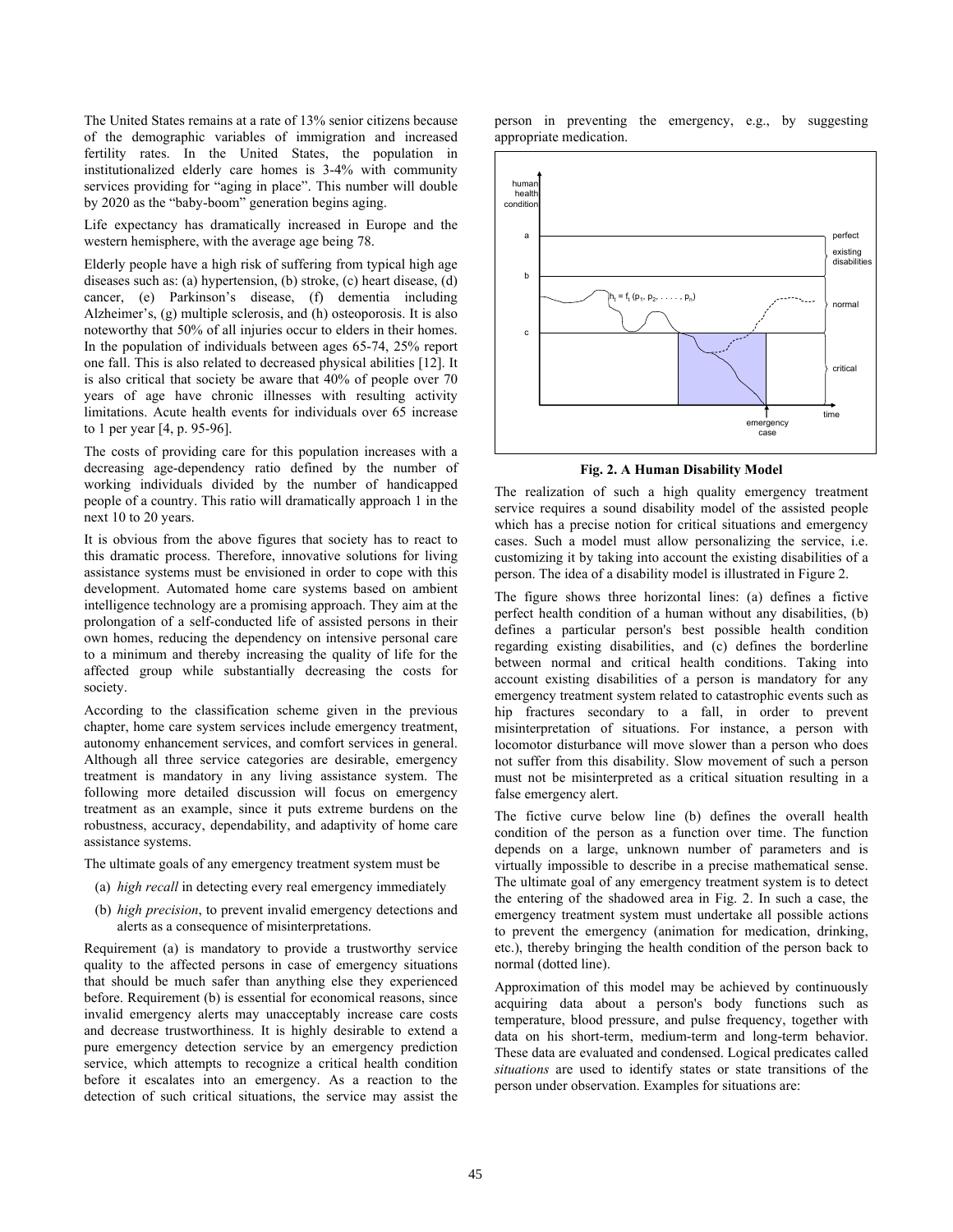- Person X has a blood pressure of 178
- Person X is sleeping
- Person X has not taken medicine M
- Person X has fallen down
- Person X has not responded to call

Several situations may be combined in logical expressions, resulting in a more complex situation, as for instance

## • (Person X has fallen down) AND (Person X has not responded to call for S seconds)

If such a critical situation occurs, it is taken as evidence that a person's health condition has entered the shadowed region in Fig. 2, which now requires appropriate system actions. In order to decide on whether a situation is critical, it is necessary to test it against a set of critical situation indicators.

The principle operation of the system now works as follows: Whenever the system moves from situation  $S_i$  to  $S_{i+1}$ , a new evaluation cycle is triggered, taking the logical predicates of the actual situation as input for the test against the critical situation indicators in the data base. If one or more critical situation indicators are evaluated to TRUE, a critical situation is concluded and the appropriate system action is initiated.

It is obvious that the quality of an emergency treatment system heavily depends on the completeness of the set of critical situation indicators. Since this set is highly dependent on a person's existing disabilities, which may change over time, customization and dynamic adaptation of this set at run time is mandatory.

Each critical situation indicator s is bound to an action or action sequence s→a executed if the critical situation occurs, for example:

- (Person X has fallen down)  $\rightarrow$  (Call Person X)
- (Person X has fallen down) AND (Person X has not responded to call for S seconds)  $\rightarrow$  (Issue emergency call)

Situations, critical situations, and actions bound to them form the basic abstractions approximating the disability model of Figure 2. The feasibility of implementing these abstractions in a real system not only depends on the prediction precision for emergencies, but also on their usability for handicapped and elderly people as well as for medical and technical maintenance personnel.

It is obvious that any living assistance system in the described domain will fail if it requires special skills by the handicapped and elderly people for using and handling it. Instead, the assistance system should be completely invisible to those persons. This also means that the physical condition of the assisted person has to be sensed in an unobtrusive manner. Environmental sensors must be preferred to sensors directly attached to the body, even if this results in a lower precision of the measured values. The system has to compensate this by taking several environmental measurements into account and drawing conclusions from them. This is of course a challenging task, but that is way AmI-systems are assumed to work.

Based on the identified situations, the system operates proactively, does its job automatically with minimal human intervention. It interacts with humans by speech, gestures, and other forms of natural communication. It provides its service in a

stable, robust and reliable way, even in the presence of component malfunctions, power/battery break down, or other exceptional conditions. Software release changes and maintenance actions will be performed remotely without interrupting the system operation and with minimal intervention by maintenance personnel.

It is apparent from this description that ambient intelligence is the enabling technology for this application domain. An ambient intelligence approach for living assistance systems will be outlined in the next chapter.

# **4. AMBIENT INTELLIGENT LIVING ASSISTANCE SYSTEMS**

According to [27], AmI systems represent a new generation of systems showing the following characteristics. AmI systems are:

- *invisible*, i.e., embedded in things like clothes, watches, glasses, etc.,
- *mobile*, i.e., being carried around,
- *context aware*, i.e., equipped with sensors and wireless communication interfaces making it possible to scan the local environment for useful information and spontaneously exchange information with similar nodes in their neighborhood,
- *anticipatory*, i.e., acting on their own behalf without explicit request from a user,
- *communicating naturally* with potential users by voice and gestures instead by keyboard, mouse and text on a screen,
- *adaptive*, i.e., capable of reacting to all kinds of abnormal exceptional situations in a flexible way without disruption of their service.

We will first discuss an ambient intelligence approach for home care systems following the model in chapter 3. The system is composed of three subsystems (cf. Fig. 3): the body area network (BAN), the home network, and the central processing node, which also acts as a gateway to the Internet and other external services like the telephone network.

The body area network is composed of special sensors that monitor body vital functions like blood pressure, temperature, pulse frequency, etc. and transmit their results to the body gateway via a wireless connection. The body gateway collects the measurements from the different sensors and periodically transmits them to the central station for further processing. The body network is invisibly embedded in clothes like shirts, in watches and glasses so that the handicapped and elderly persons do not have to put on those sensors explicitly; in fact, they should not even be aware that sensors exist.

The home network consists of sensors attached to walls in rooms and their equipment for collecting data about the behavior of the person under observation. Part of the home network might also include loudspeakers, microphones, and video cameras for communicating with the person. It is assumed that video cameras are usually switched off; they will be activated only after detection of an emergency in order to provide external medical personnel the option of looking at the person. This constraint will guarantee privacy for the persons under observation.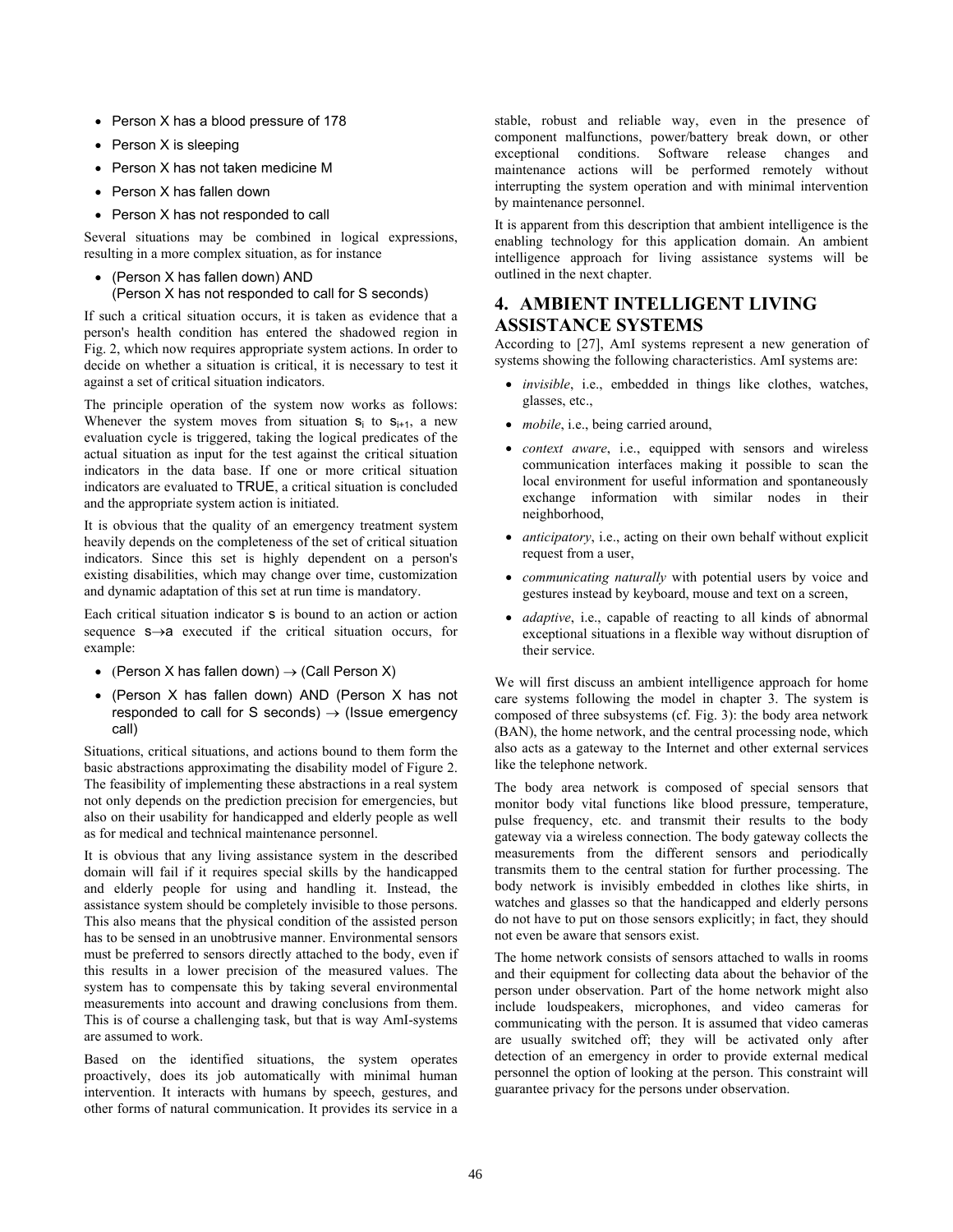

**Fig. 3. Physical Architecture of an AmI-based Home Care System** 

Every node in the home network has a wireless connection to the central station and transmits its data in an event-style manner, i.e., after an intrinsic state change. There are two types of raw data delivered by the sensors: data describing a person's movement and data describing a person's activities. Movement data take the form of a sequence of snapshots taken every 0.1 to 1 second. Every snapshot ideally delivers the following data tuple:

#### <Time, Location, Position>

Position may ideally take the following values, e.g.,

- up (person is standing or walking)
- sitting
- laying

Presently available sensor technologies for in-house person tracking do not support such detailed and accurate tracking, but it is only a question of time when those technologies will appear.

Activity data are collected from activity centers such as toilet, stove, bed, etc. They produce data that inform about specific activities being performed by the person under observation. From activity data one can conclude that a person has cooked, has taken his/her medicine, etc.

Body vitality data, movement data, and activity data form the raw data streams from which situations will be constructed. These raw data streams will be processed periodically to derive a symbolic representation of situations describing behavioral patterns of the observed person at different time intervals. It is worthwhile to make a clear distinction between behavioral situations in the range of seconds, minutes, hours, days, months, and years. Examples of behavioral situations are:

- $\bullet$  13.09.2005 12:35:46 12:35:57 Person X walked from A to B.
- 13:09.2005 07:00 22:00 Person X visited kitchen 1x, bedroom 1x, toilet 5x.
- $\bullet$  02.11.2005 07.11.2005 Person X did not enter living room.
- $\bullet$  01.03.2005 31.03.2005 Person X used cup 3 times a day on the average.
- $\bullet$  01.01.2004 31.12.2004 Person lost 5 pounds of weight.

These symbolic representations of situations describing behavioral patterns at different time intervals are now tested against the set of critical situation indicators in the data base as described in chapter 3, potentially resulting in certain system actions.

From the information above it is now possible to sketch the raw architecture for a home care system as depicted in Figure 3. The illustrated architecture is an extension on the reference architecture for context-aware systems described in [9]:



#### **Fig. 4. The Logical Architecture of an AmI-based Home Care System**

Compared to home care systems, outdoor living assistance systems have to cope with the following additional problems:

- While the type of context information collected via sensors in the home area is well defined based on body vitality checks and behavioral information, this is not true for outdoor living assistance. In particular, outdoor living assistance systems may acquire context information that describes unforeseen situations (traffic jams, etc.).
- Outdoor living assistance systems may never rely on a stable communication infrastructure, i.e. the quality (bandwidth, transmission delay, etc.) and the reachability of services may dynamically change by orders of magnitude.

It is unclear up to now how a stable service could be provided by a living assistance systems under those circumstances.

# **5. IMPACT OF LIVING ASSISTANCE SYSTEMS ON SOFTWARE ENGINEERING**

From the discussion of the AmI-based home care system in the previous chapter, we are now able to summarize crucial nonfunctional requirements for AmI-based living assistance systems: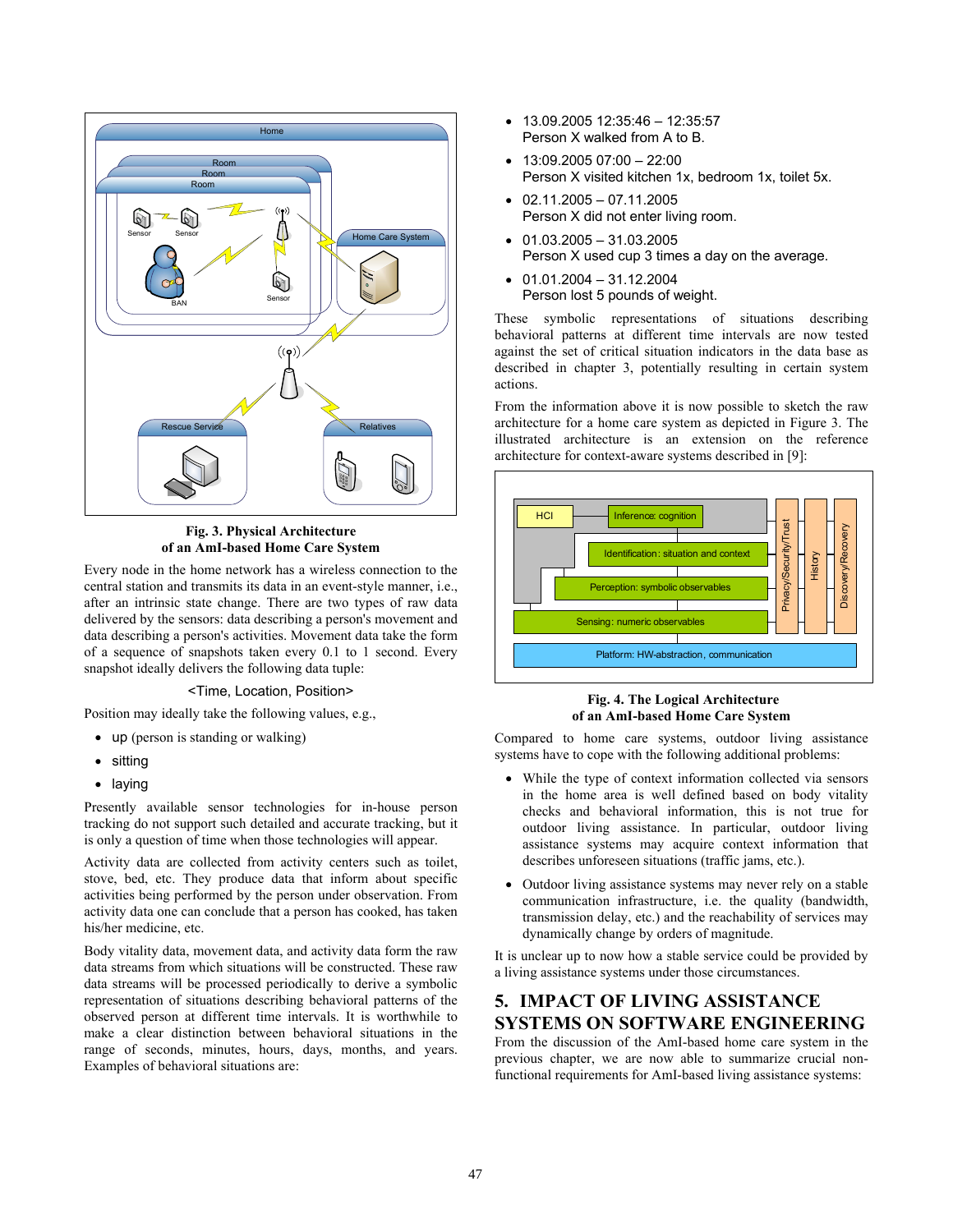- a. *Robustness*. The system must be extremely robust against all kinds of misuse and errors. Wrong inputs must not lead to a system malfunction or crash.
- b. *Availability*. The system must do its job even in the presence of hardware component crashes, shortage of hardware resources such as storage or communication bandwidth, and other exceptional conditions.
- c. *Extensibility.*The system must support its extension by new components at runtime, e.g., sensors to measure specific vital functions or actuators for active assistance, in order to adapt the system to changing disabilities over time.
- d. *Safety*. The system should do exactly the job it was designed for. This requires precise system specifications and a guided design process including verification and validation steps, which assures that the specifications are met. Faulty system components and exceptions must never result in system misbehavior.
- e. *Security*. A living assistance system, although continuously monitoring persons, must guarantee a well defined degree of privacy for the persons under observation. The privacy rules must be precisely formulated and verified [6].
- f. *Timeliness*. Although living assistance systems are not considered hard real time systems [23], some of their services, such as the emergency treatment, have to be carried out in time. Long propagation delays after the detection of an emergency are not tolerable.
- g. *Resource Efficiency*. The available resources, i.e., processing power, memory, communication bandwidth and energy, have to be utilized as efficiently as possible in order to allow (i) an affordable price of the systems and (ii) the realization of highly integrated, autonomous sensor nodes with a high endurance, which is of particular interest if the sensor nodes have to be mobile.
- h. *Natural, Anticipatory Human-Computer Interaction*. Living assistance systems have to provide human interfaces for three groups of people: the assisted persons, the medical personnel, and the maintenance personnel. Each of these groups has different requirements for interacting with the system. The human interface for the handicapped and elderly persons must be based on voice, gesture, and visual animation, and avoid any kind of particular skills. Multimodal interaction paradigms that combine several modes are a powerful approach to enhance usability. Anticipatory interfaces, which proactively contact persons in certain situations, are considered mandatory. The service interface for medical personnel should allow to

input/output medical data such as critical situation indicators and behavioral patterns of the persons under observation in a domain-specific notation, avoiding any specific IT knowledge.

i. *Adaptivity*. The systems are able to adapt themselves at runtime [19]. Adaptivity on different levels and scales is considered one outstanding characteristic of living assistance systems. To support this, the systems must monitor themselves, i.e., continuously check critical system conditions such as resource bottlenecks, exceptions raised by components indicating upcoming crashes, low battery

status, etc. before they lead to a disruption of operation. Based on the identified situations, the system can perform a

- *self-optimization*, which denotes the ability of the system to adapt its algorithmic behavior to changing needs of the application. An example of selfoptimization is the dynamic increase of the volume of loudspeakers for persons with increasing deafness.
- *self-configuration*, which denotes the ability of the system to integrate dynamically new software components and remove existing ones not needed any more. Self-configuration is a form of self-adaptation at the architectural level of a system. Self-reconfiguration may be triggered by changes in the hardware configuration aiming at a better use of resources or a higher degree of fault tolerance.
- *self-maintenance*, which denotes the ability of the system to perform standard maintenance tasks such as downloading new updates and releases automatically from a remote service center.

The combination of the aforementioned requirements substantially complicates the engineering of living assistance systems and raises a set of new software engineering issues. In the following, we discuss the ones we encountered during our development activities:

### *Software Architectures, and Models for Adaptive Systems*

Dependable and resource efficient implementations of adaptive distributed software systems such as living assistance systems can only be built on sound architectural models. These models must be powerful enough, to allow precise specification of potential variations that could be encountered during the life time of a system, including development and run-time. The concept of variability known from family-based approaches can be applied to model the adaptation behavior of adaptive systems. To this end, the existing modeling approaches have to be revised into more formal specifications of architecture and their variations. In order to support the required extensibility and interoperability of the AmI-components, standard interfaces and services have be provided in form of reference platforms [2], supporting the various qualities mentioned above.

Model analyzing tools including model checkers and simulators must be provided to support the analysis, validation, and verification of specific system qualities at the architectural level.

## *Requirements Specification and Verification Techniques for Non-Functional Properties*

Strong availability-, safety- and security constraints of living assistance systems require powerful specification techniques for those non-functional system properties. Construction approaches for systems that guarantee that non-functional properties are met, and verification tools that prove that a system implementation meets the non-functional system requirements are still in their infancy. However, without a powerful technology for the specification and realization of non-functional properties, trustworthy living assistance systems can never be built.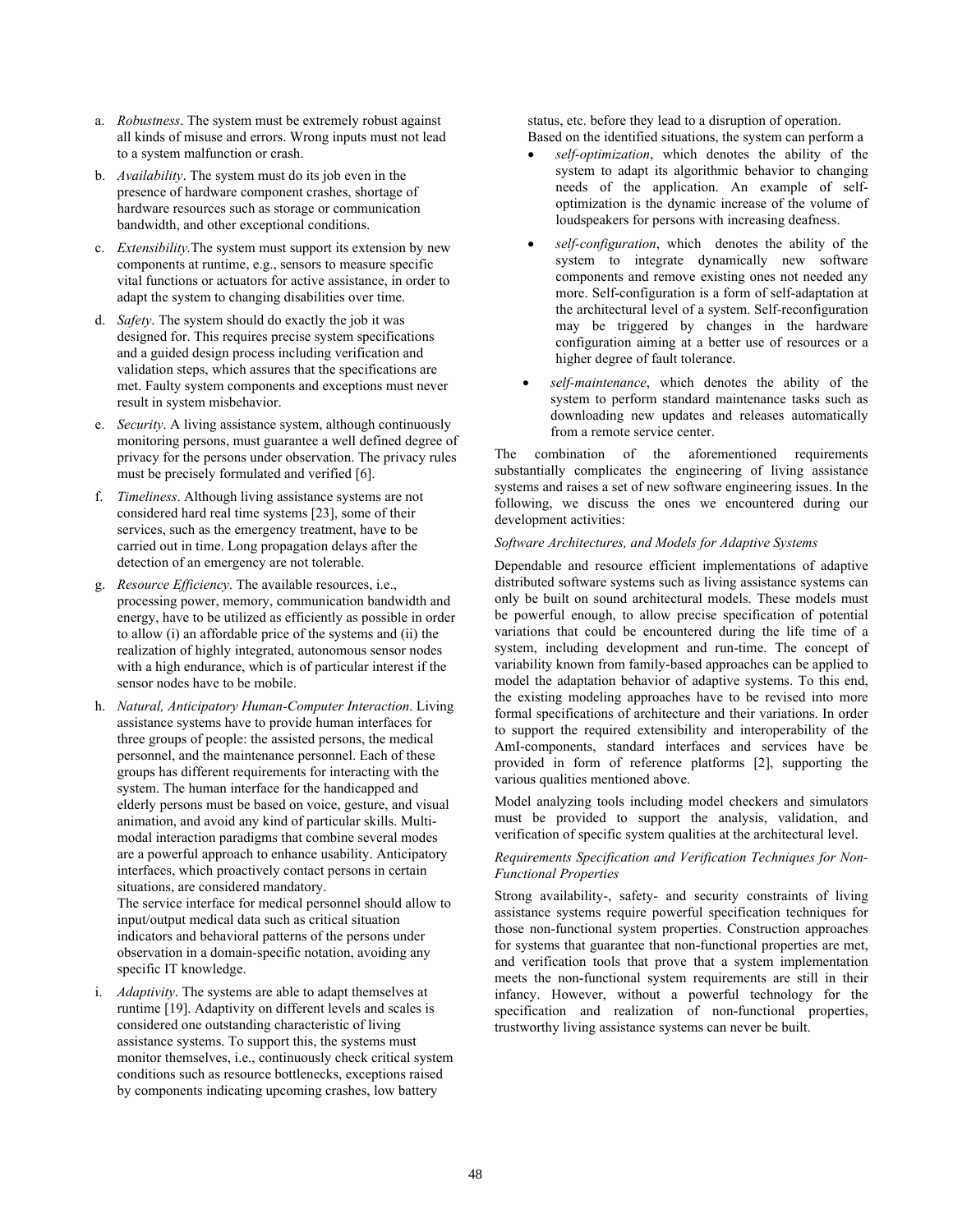#### *Natural Human Computer Interfaces*

Living assistance systems put extreme burdens on the usability of a system. In fact, the human-computer interfaces should be based on the natural interaction skills of humans such as voice, gestures, and visual animation. They should operate proactively, i.e. contact persons if necessary without awaiting commands from them. They should be adaptive, i.e., interact with the humans using different media depending on a person's disabilities and their current context. Multi-modal interaction is a promising approach for adaptive HCIs and is presently under exploration by different research groups worldwide [22][25].

#### *Software Engineering Environments for Adaptive Systems*

The specification, design, implementation, and test of adaptive systems following the program family approach requires appropriate guidance and support by a software engineering environment. Such a software engineering environment connects all the tools for the specification, modeling, analyzing and verification described above in a concise process development model. An essential part of this environment is a pattern library of architectural artifacts. The artifacts represent standard solutions for frequently used subsystems in a generic style which may be customized for a specific application. Expert agents guide developers through this selection of patterns and assist in finding the most appropriate pattern for a given problem.

## **6. RELATED WORK**

An overview on assistive technology in elderly care is given in [17]. It addresses video-monitoring, remote health monitoring, electronic sensors, and equipment such as fall detectors and door monitors.

Toshiba has two teams working on "home life support robots" designed to aid Japan's aging population [26]. Japan's population growth is near zero and its citizens' average age is climbing rapidly. The assumption is that by 2050, there will be not enough kids care for their aging relatives.

The objective of the PHMon (Personal Health Monitoring System with Microsystem Sensor Technology) project [21] has been the development of the world's first Personal Health Monitoring System, which allows measuring all of a patient's relevant vital parameters either continuously or at determined time intervals without restricting the patient's mobility. The system enables the patient to spend much more time at home during examination, treatment, and rehabilitation periods compared to the ordinary procedures, which leads to an immense cost reduction for inhospital treatments.

Starting in 1993, the TIDE Technology Initiative for Disabled and Elderly People (TIDE) has promoted research and technological development to meet social and industrial goals, stimulating a single market in Assistive Technology in Europe, to facilitate the socio-economic integration of disabled and elderly people. [8]

Withing the 6<sup>th</sup> Framework Programme, the EU will fund research and development of Ambient Assisted Living (AAL) solutions for the Aging Society [11]. The aim is to extend the time during which elderly people can live independently in their preferred environment with the support of ICTs. It therefore targets the needs of the individual elderly person, their families and caretakers, rather than the health care institutions. This includes, for example, assistance in carrying out daily activities, health and activity monitoring and enhancing safety and security. It also covers means to improve access to social, medical, and emergency services, and to facilitate social contacts as well as provide access to context-based infotainment and entertainment.

Established in 2003, the Center for Aging Services Technologies CAST [7] has become a national coalition of more than 400 technology companies, aging services organizations, research universities, and government representatives working together under the auspices of the American Association of Homes and Services for the Aging (www.aahsa.org).

The following projects (an excerpt) aim at helping elderly people with reduced abilities to maintain their independence and go on living in their own homes:

- Assisted Living Project [3].
- Information Technology for Assisted Living at Home (ITALH) [14]. The project web-site lists further related work.
- Millennium Homes LINK [16].
- ORCATECH (ORegon Center for Aging, Technology, Education and Community Health) [18], a collaboration of academic, industry, and community partners, which is funded by the National Institutes of Health.

The BelAmI (Bilateral German-Hungarian Collaboration Project on Ambient Intelligent Systems) project [5] aims at developing innovative technologies and system development methods in the area of Ambient Intelligence. One of the addressed application domains is assisted living. In this context, the researchers devise integrated methods that can be used to develop assisted living solutions with the characteristic requirements, i.e., adaptivity, dependability, interoperability, resource efficiency, safety & security, and usability in a goal-oriented way.

# **7. CONCLUSIONS**

Ambient Intelligence technology is developing fast and will foster a new generation of IT systems with outstanding characteristics in the area of context awareness, anticipatory behavior, user friendliness and flexibility. As a prominent application domain with a huge potential market we have considered living assistance systems in greater detail. It has been shown that the construction of trustworthy robust and dependable living assistance systems is a challenging task which requires novel software engineering methods and tools, particularly in the area of generic selfadaptation mechanism at the algorithmic and architectural level, adaptive, multi-modal user interfaces and the realization of nonfunctional system properties. We hope that the paper will stimulate additional research activities in the software engineering community.

## **8. ACKNOWLEDGEMENTS**

The work presented in this paper was (partially) carried out in the BelAmI (Bilateral German-Hungarian Research Collaboration on Ambient Intelligence Systems) project, funded by the German Federal Ministry of Education and Research (BMBF), Fraunhofer-Gesellschaft, and the Ministry for Science, Education, Research and Culture (MWWFK) of Rhineland-Palatinate.